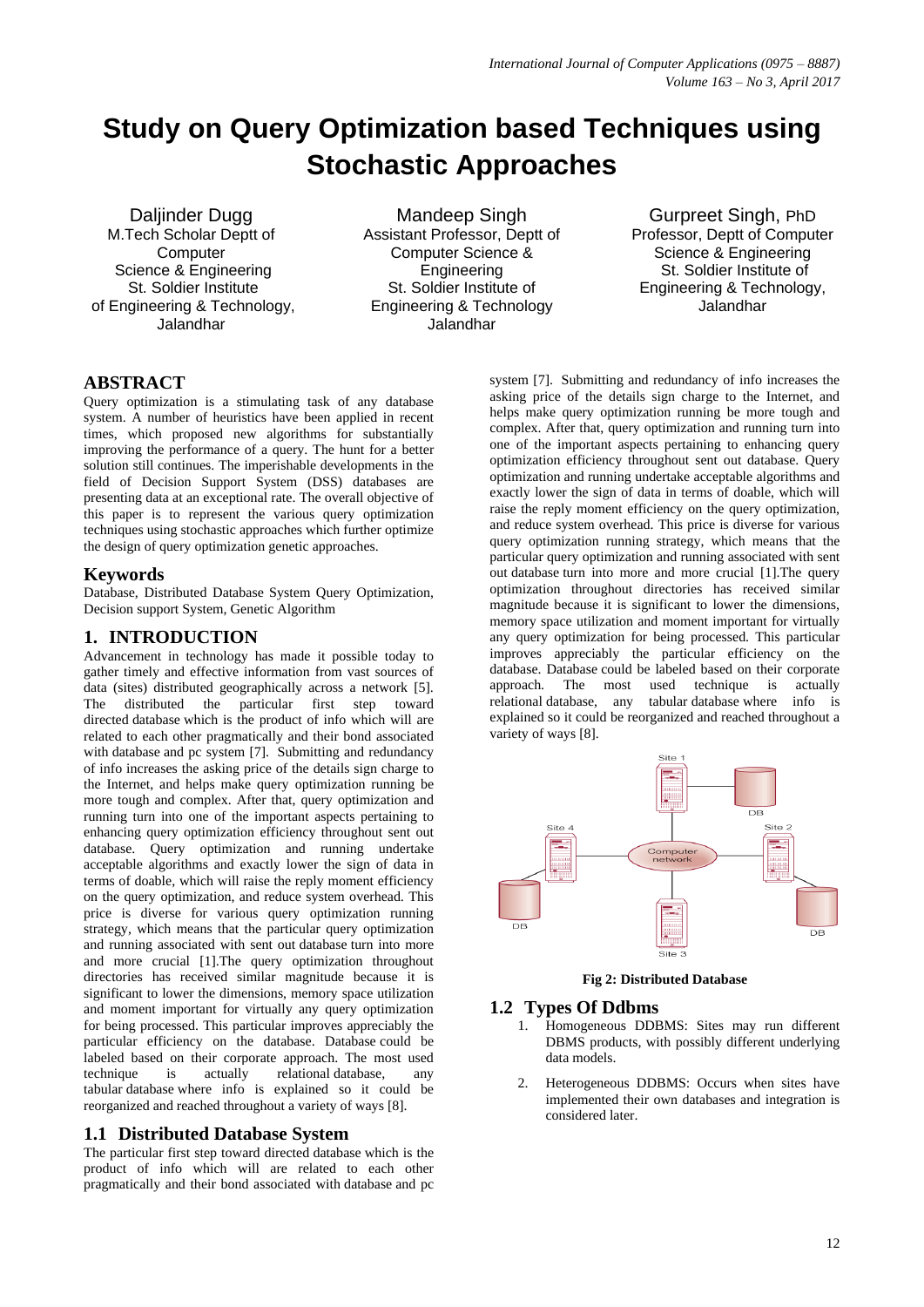## **1.3 Distributed Database Design**

1. Three key issues:

- a. Fragmentation: Relation may be divided into a number of sub-relations, which are then distributed.
- b. Allocation: Each fragment is stored at site with "optimal" distribution (see principles of distribution design).
- c. Replication: Copy of fragment may be maintained at several sites.

## **2. QUERY OPTIMIZATION**

Query optimization is the means of doing a question efficiently. This involves how to fireside confirmed query optimization these a kind of that is required lowest number of operations along with the memory space. This is the most important part of the particular query optimization evaluation process. Query optimization is really a purpose where multiple query optimization plans pertaining to gratifying a question tend to be examined as well as a very good query optimization plan is identified. You will find a trade-off involving the time period used figuring out of the most effective approach and the exact amount going the particular plan. The resources which have been viewed as pertaining to costing tend to be CPU way duration, number of computer shield room, computer storage devices services moment, and interconnect utilization involving devices associated with parallelism. This set of query optimization plans examined is manufactured through reviewing doable accessibility pathways as well as relational furniture join techniques. Most of these plans tend to be earned from the parser although parsing the particular query. This seek room can become rather massive according to the complexity on the SQL query optimization [8].

## **2.1 Query Optimization Techniques**

Several query optimizations tend to be based on diverse people. These techniques tend to be distinctive in their own personal portrayal and method.

# *2.1.1 Optimization using Query Graph*

Query Graphs are being used throughout query optimization for any portrayal associated with issues or query optimization evaluation strategies. Not one but two classes associated with maps could be recognized: subject maps and operator graphs. Nodes throughout subject maps signify physical objects for example parameters and constants. Edges express predicates these particular physical objects will be to fulfill. Operator maps express a good operator-controlled info pass through perimeters revealing the particular path of info movements [11]. Query optimization maps have many appealing properties. This vision demonstration associated with a question makes a contribution to a less complicated comprehension of basics characteristics.

#### *2.1.1.1 Optimization using Tableaus*

Tableaus notations for any part associated with relational calculus issues tend to be seen including simply ANDconnected phrases no universal quantifiers [2]. Thus tableau issues tend to be a certain sort of conjunctive queries. Tableaus tend to be specialized matrices, the particular content that overlaps for the features of the data source schema. The first short period on the matrix assists exactly the same objective since the target collection on the relational calculus expression. Other lines express the particular predicate.

# *2.1.1.2 Optimization of Queries having*

#### *Aggregates*

These aggregates while in the query optimization are definitely the claims such as group-by, getting, minute, maximum, etc. These functions complicate the particular query optimization running any bit. Thus the particular associated with issues getting aggregates requirements an effective way. This associated with issues together with aggregates is considered less. Even the optimizers will not tone the particular sites throughout issues that will referrals sights together with aggregates [5]. To help increase issues together with aggregate 2 techniques are crucial, namely

- 1. Transformations
- 2. Optimization algorithms

## **3. DECISION SUPPORT SYSTEM (DSS) QUERY OPTIMIZER**

Distributed DSS query optimizer has been designed to solve the operation site allocation problem of distributed DSS queries. For finding an optimal operation site allocation plan, first of all, a 'SQL' based decision support system query is decomposed into relational algebra expressions (suboperations) based on 'selection', 'projection', 'join' and 'semi-join'. These sub-operations are then allocated to different sites for their execution by exploring various amalgams of operations and sites. The costs of each suboperation are computed by using the size of relation/fragment involved in the query, site allocated and the values of costs coefficients of input–output, processing and communication. The operation site allocation problem is represented in fig 2. Here, a DSS query has been optimized using exhaustive enumeration, stochastic, restricted stochastic and entropy based restricted stochastic approaches.



**Fig2: Query processing in distributed database system [1]**

# **4. DESIGN OF DSS QUERY OPTIMIZERS USING STOCHASTIC APPROACHES**

It generally employs some heuristics such as selection, crossover and mutation to develop better solutions. The design and working of different stochastic distributed DSS query optimizers.

#### *4.1.1 Design of Exhaustive Enumeration Query Optimizer (EAQO)*

Exhaustive Enumeration approach is a deterministic technique that accomplishes a complete lookup regarding resolution space. The item yields plus inspects all the potential mixtures of lookup space or room that is reassured to give the top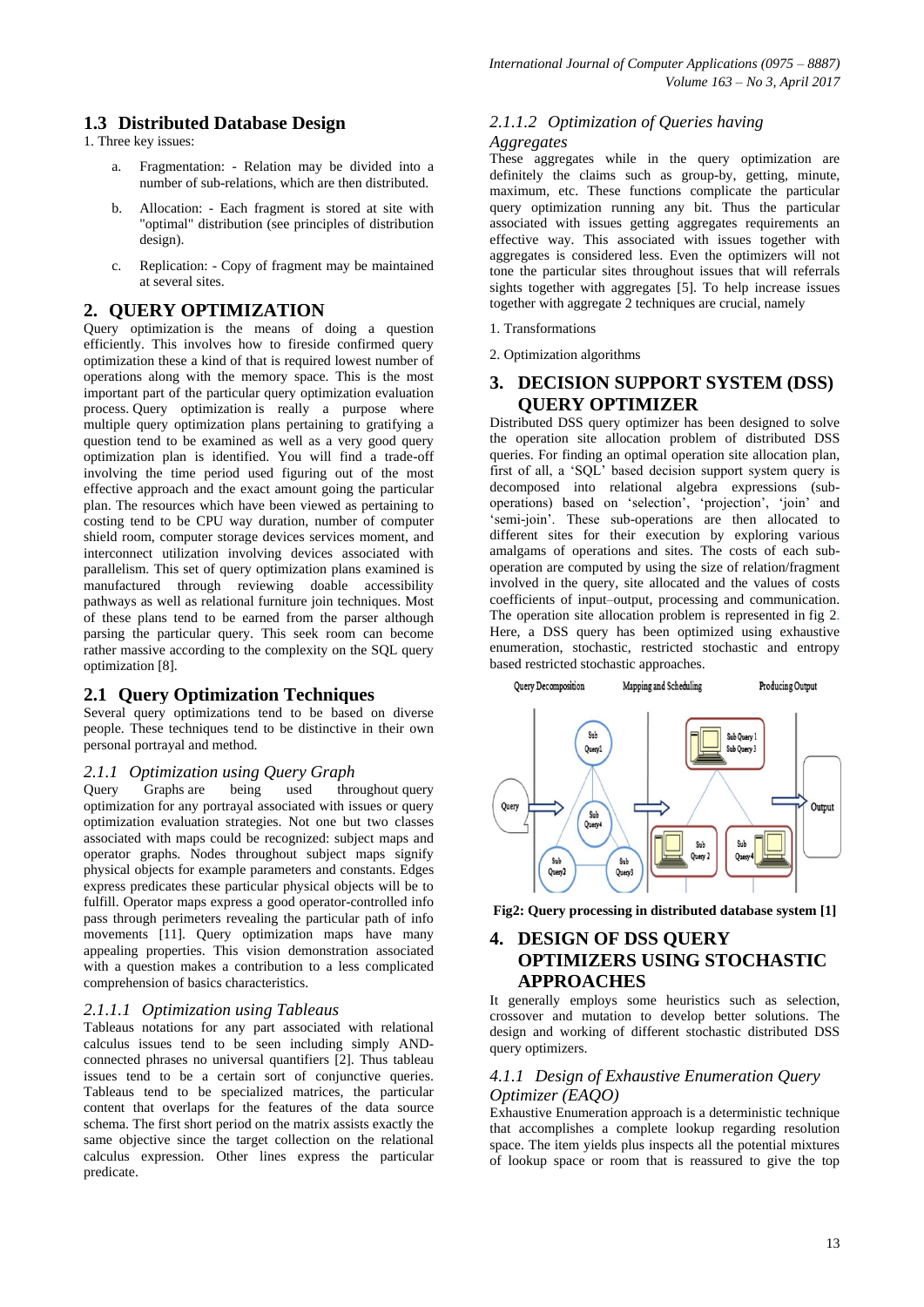encouraging solution. Even so, it's inelegant to unravel huge and complicated problems.

#### *4.1.1.1 Design of Simple Genetic Query Optimizer (SGQO)*

Simple Genetic Query Optimizer (SGQO) has been designed for solving the operation site allocation problem of distributed DSS queries. SGQO starts with randomly generated initial population. A chromosome is designed on the basis of number of operations and number of sites. The chromosome has been designed in way that its length is one less than the number of operations of a query.

## *4.1.1.2 Design of Novel Genetic Query Optimizer (NGQO)*

Novel Genetic Query Optimizer (NGQO) is for optimizing the distributed queies in a novel way. NGQO improved the quality of solution in finding an optimal query execution plan by forbidding the redundant chromosome while performing crossover and mutation operations. NGQO is designed for optimizing distributed queries.

## *4.1.1.3 Design of Restricted Stochastic Query Optimizer (RSQO):-*

RSQO also starts with randomly generated initial population. A chromosome is designed to allocate sub-operations of a DSS query on a distributed network. The innovation of approach lies in the restricted growth of the chromosome design. Here, projection sub operations are supposed to be executed on the same machine where the corresponding selection operations were executed. This design of chromosome reduced the 'Processing Costs' of the query, which further reduced the Total Costs of the DSS query. The three basic operators of 'GA' viz. 'Selection', 'Crossover' and 'Mutation' are modified. The quality of solution produced by RSQO is better than as given by SGQO and NGQO. However, like other stochastic approaches, it does not guarantee the best solution as compared to Simple Exhaustive Enumeration and Restricted Exhaustive Enumeration approach.

## *4.1.1.4 5. Design of Entropy based Restricted Stochastic Query Optimizer (ERSQO)*

To improve the design of RSQO, Entropy structured Confined Stochastic Query Optimizer is proposed. In this article, entropy is utilized with a pair of various levels. Firstly, the thought of entropy is integrated with the choice rider regarding ERSQO to ensure just about every member of Population/ Generation possesses consistent odds of deciding on as a parent to perform cross-over plus mutation operations. The thought of entropy is additionally utilized while deciding on an internet site intended for performing the actual suboperations of your DSS query. In this article every permissible web page possesses consistent odds of the selection.

# **5. GENETIC ALGORITHM**

Algorithms' can be just about the most handy, general intent problem-solving techniques available to developers. This has been used to fix a variety of complications for instance optimization, files mining, online games, emergent tendencies around natural neighborhoods etc. The Algorithm performs simply by creating a big set of doable options to your provided problem. It then evaluates all those options, plus determines over a "fitness level" for each solution set.

The steps of a general Genetic Algorithm are:

# **5.1 Representation**

A preliminary human population is created from the random collection of options (which are comparable to help chromosomes). It demands the representation involving individuals (a doable solution or maybe determination or maybe hypothesis) by using their anatomical shape (a files shape depicting a new cord involving gene history called chromosomes). Each and every factor from the lookup method, a generation of persons can be maintained.

# **5.2 Evaluation**

A worth to keep fit is assigned to each and every solution (chromosome) depending on how shut the idea is actually to help resolving the problem. A physical fitness function can be a stride involving the aim being attained (maximum or maybe minimum amount values). Physical fitness function can be much better using the anatomical method [4] plus evaluates each and every answer to determine if it is going to add to another location generation involving solutions.

# **5.3 Selection**

The choice to use are- deterministic range, Proportional physical fitness; Match range etc. every one of the have their own pros and cons plus may be decided on with respect to the dilemma plus human population on hand.

# **5.4 Recombination**

Recombination can be arbitrarily selecting one or two frames of persons as a parent plus arbitrarily replacing sections (of genes) from the parents.

# **6. LITERATURE REVIEW**

Manik Sharma et al. (2016) [1] suggested to be able to optimize design for active query optimization genetic approaches. The Overall Expenses produced by ERSQO provides multiple advances over SGQO, NGQO and RGQO by means of 12%, 8% along with 5% respectively. Zhan Li, Qi Feng, et al. (2016) [2] style and design some sort of information design referred to as Referrals Principal Major dining room table (RPK-table) which in turn retailers the bond involving most important major along with dangerous major amongst tables. The item suggested an increased algorithm formula about Plan Cut down construction intended for join-aggregate query. Varghese S. Chooralil et al. (2015) [3] current several folds up structures to be able to process a category involving attractive individual query optimizations according to Reuters-21578 Word Categorization Range Facts Arranged, known as Semantic Source of information Criteria having Ingredient Diet (SRD-CP). Fuqi Song et al. (2014) [4] proposes a strategy intended for carrying out query preparing along with optimization according to a long query pattern chart along with heuristics. The item presents the heuristics intended for calculating the price of carrying out query multiple patterns. The suggested query preparing procedures will be put in place within just Corse query serps and are generally analyzed. Panicker Shina et al.(2014) [5] presents, that DQPG issue is developed along with fixed like a bi objective optimization downside to both the goals staying lower whole LPC and reduce whole CC. Most of these goals will be together much better having a multiple objective genetic algorithm formula NSGA-II. Fresh assessment with the suggested NSGA-II based DQPG algorithm formula having the single objective genetic algorithm formula implies that ad units does rather much better along with converges easily in the direction of optimal solutions a great noticed crossover along with mutation probability. Rongxi Zhou, et.al (2013) [6] shows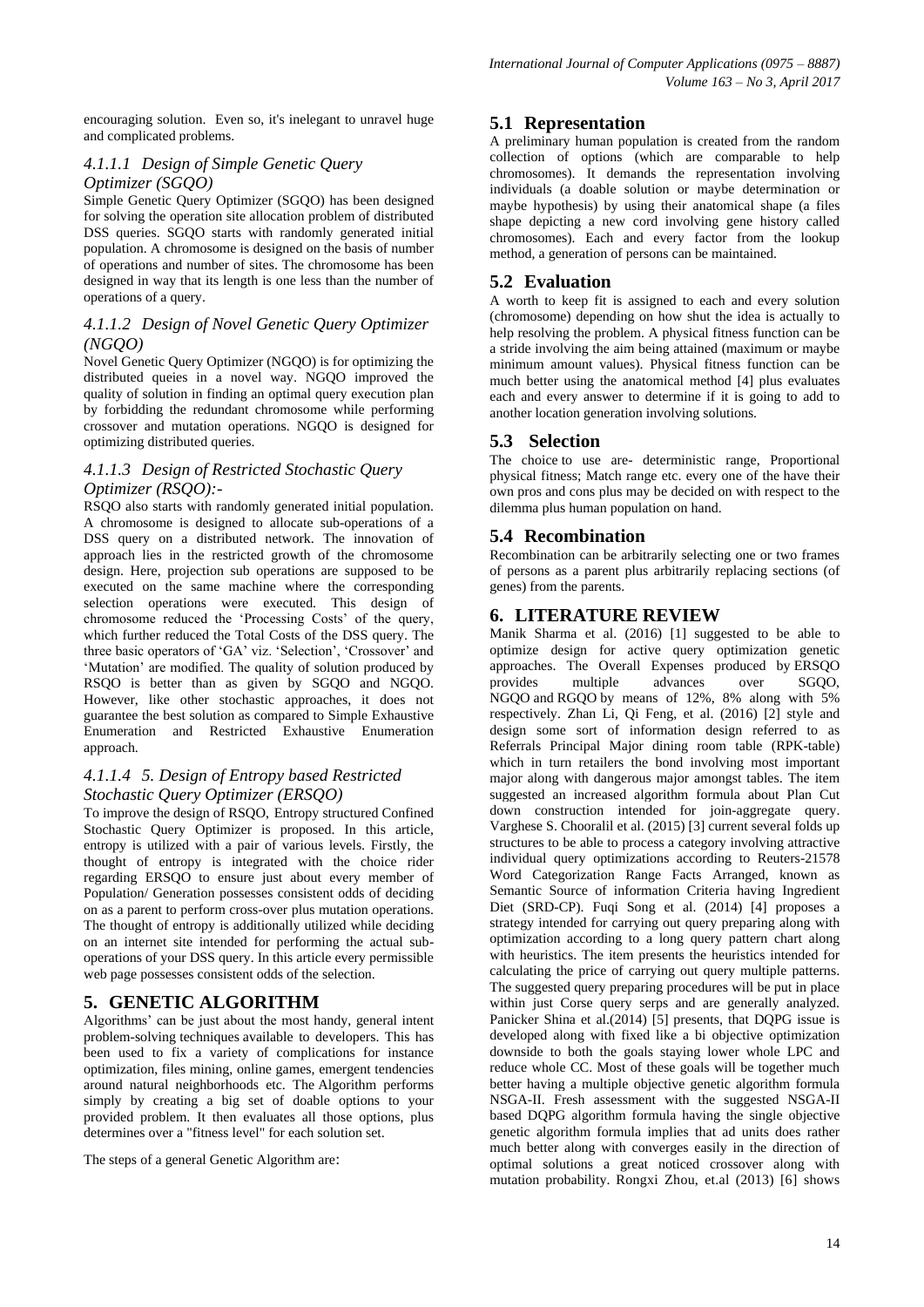the review the concepts and principles of entropy, as well as their applications in the field of finance, especially in portfolio selection and asset pricing. Furthermore, we review the effects of the applications of entropy and compare them with other traditional and new methods. Lin Zhou et.al(2012)[7] shows a study the aspects along with key points involving entropy, along with their programs in the area of financing, especially in profile variety along with asset pricing. Also, many of us study the connection between a applying entropy along with compare them to common along with brand-new methods. Jyoti Mor et.al (2012) [8] document in brief described the related aspects along with properties involving spread collection method, summarized a goals involving spread collection query optimization, along with studied a query optimization process according to semijoin function in addition to the practical application. Also, that launched some sort of established algorithm formula currently in use intended for a number of relationships along with query optimization in line with the semi-join query optimization, a SDD-1 algorithm. Beran, et al. (2011) **[6]** presents the usage of a mix of both type in which combines Genetic Algorithm formula along with Backside Propagation network(BPN) the place GA will be employed to initialize along with optimize the text dumbbells involving BPN. Substantial capabilities identified by working with two procedures: Choice tree along with GA-CFS strategy are widely-used when enter towards the mix of both type to diagnose type 2 diabetes mellitus. The outcome proves in which, GA-optimized BPN tactic has outperformed a BPN tactic with no GA optimization. T.V. Vijay Kumar et.al (2011) [11] suggested tactic tries to obtain such query control strategies working with genetic algorithm. The tactic yields query strategies in line with the nearness of knowledge essential to remedy anyone query. The query strategies consequently created involve minimum number of web sites intended for giving an answer to anyone query ultimately causing efficient query processing. Reza Ghaemi et.al (2008)[12] presents some sort of multi-agent based system to meet up with that require and also compare the outcome by widely used query optimization algorithms. Kayvan Asghari et.al (2008)[13] suggested intended for dealing with a optimization involving Sign up for buying problem in collection queries. This specific algorithm formula uses two methods of genetic algorithm formula along with mastering automata synchronically intended for seeking a claims room involving problem. It is showed in this particular document in which by means of synchronic usage of mastering automata along with genetic algorithms while researching process, final results involving discovering a fix have been sped up along with prevented out of getting caught within regional minimums. Ender et.al  $(2011)[14]$  propose to her a whole new genetic algorithm formula (GA)-based query optimizer (new genetic algorithm formula (NGA)) along with compare its effectiveness having randomly along with optimal (exhaustive) algorithms. Anthony M. Hill et.al (2005) [15] analyze the usage of genetic algorithms towards the lowpower model of combinational logic.

#### **6.1 Gaps In Literature**

By conducting the review, it is found that the existing researchers have neglected many issues.

- 1. The effect of query cost and communication overheads are ignored in most of existing research on distributed databases.
- 2. The use of multi-objective optimization is ignored by most of existing researchers.

3. The use of ant colony optimization to reduce query cost is also neglected in existing literature.

## **7. CONCLUSION**

This paper has shown the various existing query optimization techniques using a stochastic approach which represents the improvement in the quality of stochastic query optimizer. The Entropy Based Restricted Stochastic Query Optimizer (ERSQO), Exhaustive Enumeration Query Optimizer (EAQO), Simple Genetic Query Optimizer (SGQO), Novel Genetic Query Optimizer (NGQO) and Restricted Stochastic Query Optimizer (RSQO) all are stochastic approaches dominate in terms of runtime in existing litertaure. But still some issues are present. The effect of query cost and communication overheads are ignored in most of existing research on distributed databases as well as multi objective optimization is also ignored. In near future we will propose new multi-objective ant colony based query optimization technique.

#### **8. REFERENCES**

- [1] Manik Sharma, Gurvinder Singh, Rajinder Singh, Design and analysis of stochastic DSS query optimizers in a distributed database system, Egyptian Informatics Journal, Volume 17, Issue 2, July 2016, Pages 161-173
- [2] Zhan Li, Qi Feng, Wei Chen, Tengjiao Wang, RPK-table based efficient algorithm for join-aggregate query on MapReduce, CAAI Transactions on Intelligence Technology, Volume 1, Issue 1, January 2016, Pages 79- 89.
- [3] Varghese S. Chooralil, E. Gopinathan, A Semantic Web query Optimization Using Resource Description Framework, Procedia Computer Science, Volume 70, 2015, Pages 723-732.
- [4] Fuqi Song, Olivier Corby, Extended Query Pattern Graph and Heuristics - based SPARQL Query Planning, Procedia Computer Science, Volume 60, 2015, Pages 302-311.
- [5] Panicker Shina, Vijay Kumar TV. Distributed query plan generation using multi-objective genetic algorithms.World Scient. J2014;2014:1–17.
- [6] Zhou Rongxi, Cai Ru, Tong Guanqun. Applications of entropy infinance: a review. Entropy 2013;15(11):4909– 31.
- [7] Zhou, Lin, et al. "The Semi-join Query Optimization in Distributed Database System." National Conference on Information Technology and Computer Science (CITCS 2012) pp. 2012.
- [8] Mor Jyoti, Kashyap Indu, Rathy RK. Analysis of queryoptimization techniques in databases. Int. J. Comp. Appl.2012;47(15):5–9.
- [9] Peter Paul Beran, Werner Mach, Erich Schikuta, Ralph Vigne, A Multi-Staged Blackboard Query Optimization Framework for World-Spanning Distributed Database Resources, Procedia Computer Science, 2011, Pages 156-165.
- [10] Karegowda Asha Gowda, Manjunath AS, Jayaram MA. Application of genetic algorithm optimized neural network connection weights for medical diagnosis of Pima Indians diabetes. Int. J. Soft Comput. 2011;2(2):15–23.